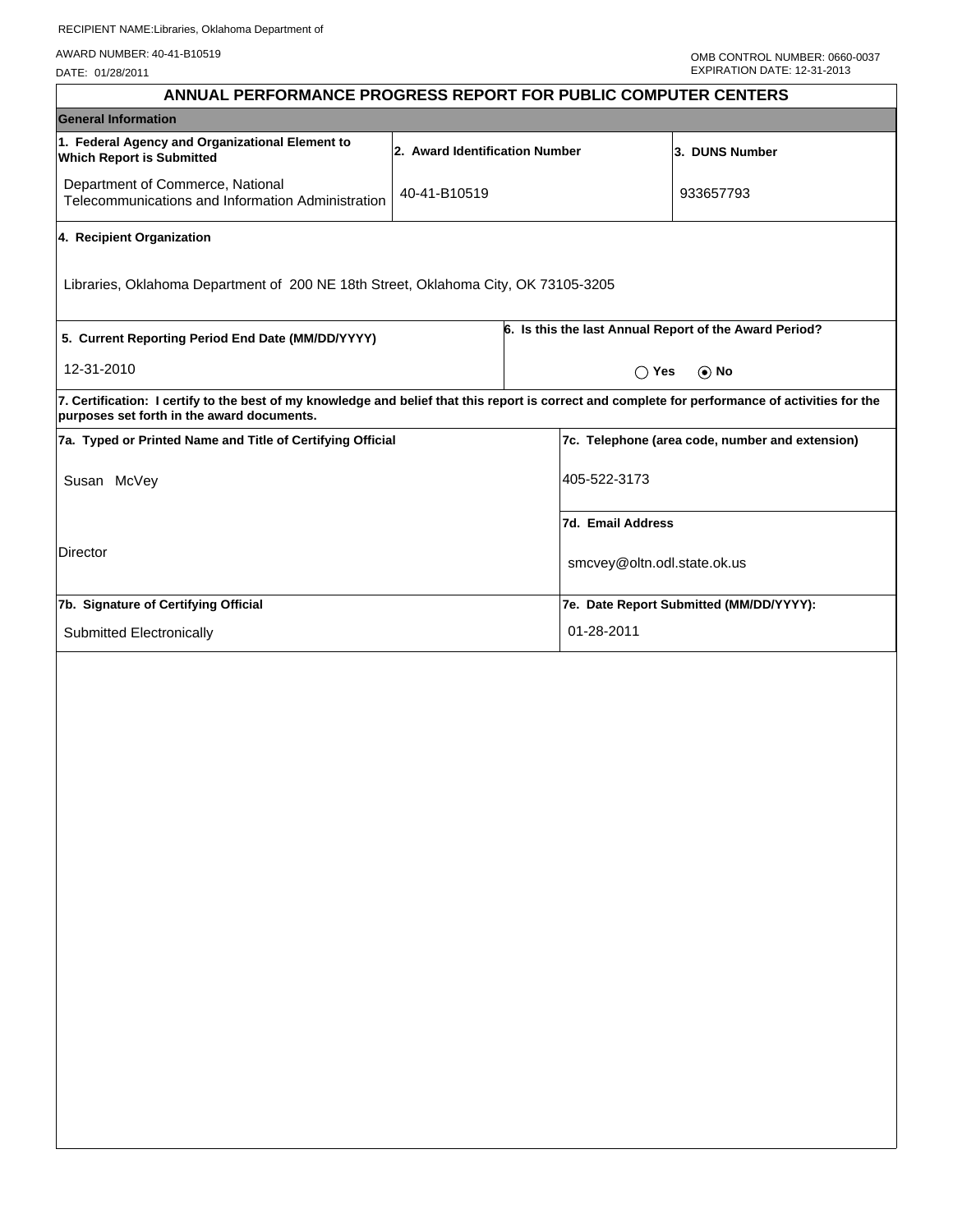RECIPIENT NAME:Libraries, Oklahoma Department of

AWARD NUMBER: 40-41-B10519

DATE: 01/28/2011

 **PROJECT INDICATORS**

**1. Are you establishing new Public Computer Centers (PCCs) or improving existing PCCs?**

**6** New  $\bigcap$  Improved  $\bigcap$  Both

**2. How many PCCs were established or improved, and what type of institution(s) were they associated with? Please provide actual total numbers to date. Figures should be reported cumulatively from award inception to the end of the most recent calendar year. Recipients should only count the PCCs that were fully established or in which improvements have been fully completed in that year (that is, partial improvements should not be counted).**

| <b>Institutions</b>                                            | <b>Established</b> | Improved | <b>Total</b> |  |
|----------------------------------------------------------------|--------------------|----------|--------------|--|
| Schools (K-12)                                                 | 0                  | 0        | 0            |  |
| <b>Libraries</b>                                               | 0                  | 0        | 0            |  |
| <b>Community Colleges</b>                                      | 0                  | 0        | $\Omega$     |  |
| <b>Universities / Colleges</b>                                 | 0                  | 0        | 0            |  |
| <b>Medical / Health care Facilities</b>                        | 0                  | 0        | 0            |  |
| <b>Public Safety Entities</b>                                  | 0                  | $\Omega$ | $\Omega$     |  |
| Job-Training and/or Economic Development<br><b>Institution</b> | 0                  | 0        | 0            |  |
| <b>Other Community Support-Governmental</b>                    | 0                  | 0        | 0            |  |
| (please specify):                                              |                    |          |              |  |
| Other Community Support-Non-Governmental                       | 0                  | 0        | 0            |  |
| (please specify):                                              |                    |          |              |  |

**3. Please complete the following chart for each PCC established or improved using BTOP funds. Please provide actual total numbers to date.**

**3.a. New PCCs**

| J.U. ITGW I UUJ                                                                              |                                                                    |  |                                                                   |  |                                                                  |                                                                  |                                                   |  |  |
|----------------------------------------------------------------------------------------------|--------------------------------------------------------------------|--|-------------------------------------------------------------------|--|------------------------------------------------------------------|------------------------------------------------------------------|---------------------------------------------------|--|--|
| <b>New PCC Address</b>                                                                       | Number of<br><b>Workstations</b><br><b>Available to the Public</b> |  | <b>Total Hours of</b><br>Operation per 120-<br>hour Business Week |  | <b>Total Hours of</b><br><b>Operation per 48-hour</b><br>Weekend | <b>Speed of Broadband</b><br><b>Access to Facility</b><br>(Mbps) | <b>Average Number of</b><br><b>Users per Week</b> |  |  |
| 0                                                                                            | 0                                                                  |  | $\mathbf 0$                                                       |  | 0                                                                | 0                                                                | 0                                                 |  |  |
|                                                                                              |                                                                    |  | <b>Add New PCC</b>                                                |  | <b>Remove New PCC</b>                                            |                                                                  |                                                   |  |  |
| 3.b. Improved PCCs                                                                           |                                                                    |  |                                                                   |  |                                                                  |                                                                  |                                                   |  |  |
| <b>New PCC Address</b>                                                                       | Number of<br>Workstations<br><b>Available to the Public</b>        |  | <b>Total Hours of</b><br>Operation per 120-<br>hour Business Week |  | <b>Total Hours of</b><br><b>Operation per 48-hour</b><br>Weekend | <b>Speed of Broadband</b><br><b>Access to Facility</b><br>(Mbps) | <b>Average Number of</b><br><b>Users per Week</b> |  |  |
| <b>Prior to Improvement</b>                                                                  |                                                                    |  |                                                                   |  |                                                                  |                                                                  |                                                   |  |  |
| 0                                                                                            | $\Omega$                                                           |  | $\Omega$                                                          |  | 0                                                                | $\Omega$                                                         | 0                                                 |  |  |
| <b>Add New PCC</b><br><b>Remove New PCC</b>                                                  |                                                                    |  |                                                                   |  |                                                                  |                                                                  |                                                   |  |  |
| <b>After Improvement</b>                                                                     |                                                                    |  |                                                                   |  |                                                                  |                                                                  |                                                   |  |  |
| 0                                                                                            | 0                                                                  |  | 0                                                                 |  | 0                                                                | 0                                                                | 0                                                 |  |  |
|                                                                                              |                                                                    |  | <b>Add New PCC</b>                                                |  | <b>Remove New PCC</b>                                            |                                                                  |                                                   |  |  |
| 4.a. Please check the primary uses of the PCCs funded by this award. (Check all that apply.) |                                                                    |  |                                                                   |  |                                                                  |                                                                  |                                                   |  |  |
| $\sqrt{\phantom{a}}$ Open Lab Time                                                           | Other                                                              |  | <b>Training</b><br>I√I                                            |  |                                                                  |                                                                  |                                                   |  |  |
| 4.b. If "other," please specify the primary use of the PCCs:                                 |                                                                    |  |                                                                   |  |                                                                  |                                                                  |                                                   |  |  |